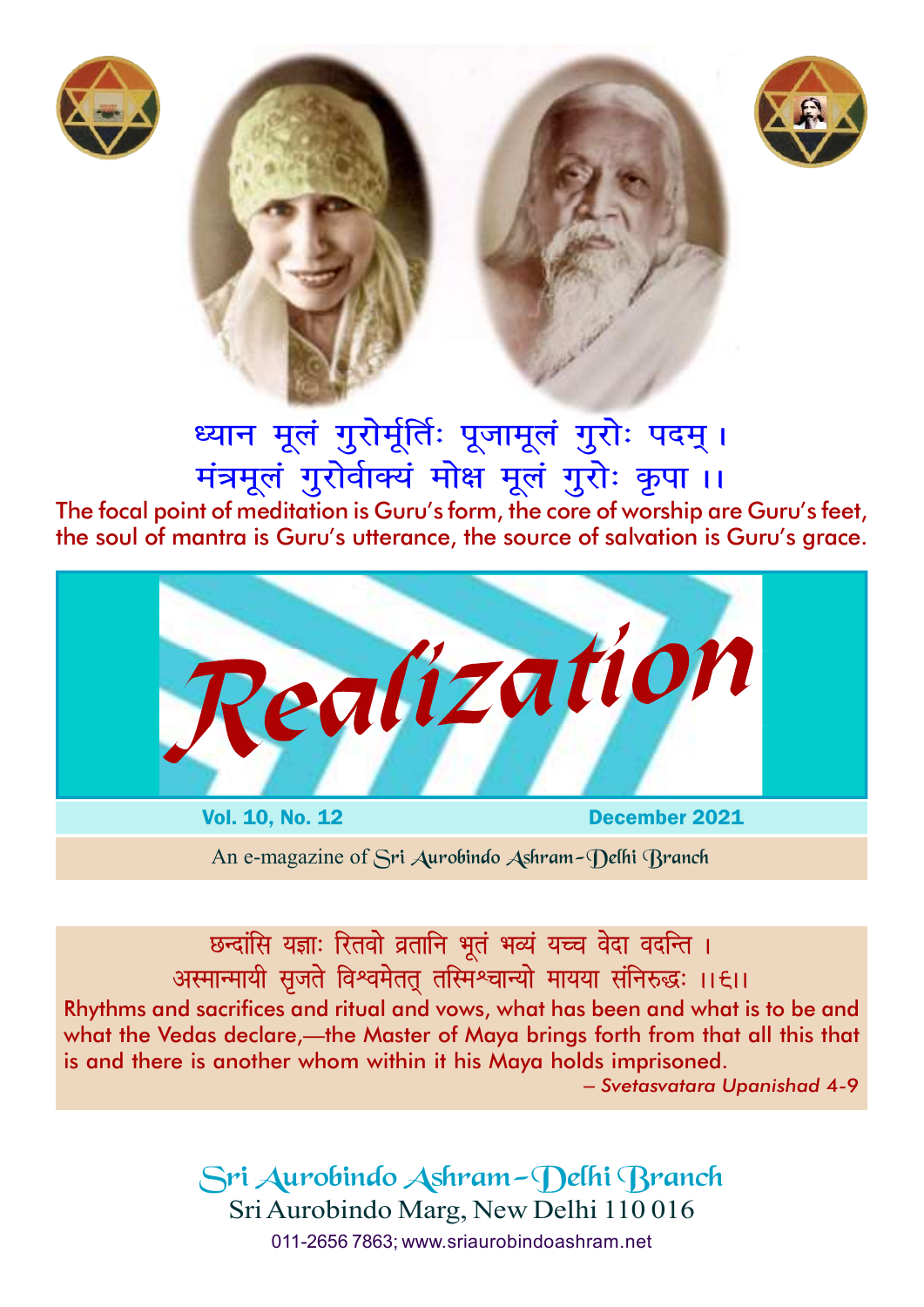|                                                                                                                                    |                                | <b>Ongoing &amp; Forthcoming Events</b>                                 |                                 |  |  |  |  |  |
|------------------------------------------------------------------------------------------------------------------------------------|--------------------------------|-------------------------------------------------------------------------|---------------------------------|--|--|--|--|--|
| <b>December 2021</b>                                                                                                               |                                |                                                                         |                                 |  |  |  |  |  |
| <b>Meditation &amp; Satsang venue: Meditation Hall</b>                                                                             |                                |                                                                         |                                 |  |  |  |  |  |
| <b>Monday - Saturday</b>                                                                                                           |                                | $7 - 7:30$ pm                                                           | <b>Collective Meditation</b>    |  |  |  |  |  |
| <b>Sunday Meditation &amp; Discourses 10 am</b>                                                                                    |                                |                                                                         |                                 |  |  |  |  |  |
| <b>Dec 05</b>                                                                                                                      | (Based on Bhagvad Gita, Ch 4)  | Ever Content, Never Dependent (Nityatripto Nirashrayah) Acharya Navneet |                                 |  |  |  |  |  |
|                                                                                                                                    | <b>Musical Offering</b>        |                                                                         | Ms Premsheela                   |  |  |  |  |  |
| <b>Dec 12</b>                                                                                                                      | The Labour of Transfiguration  |                                                                         | Dr. Mithu Pal                   |  |  |  |  |  |
|                                                                                                                                    |                                | (Based on the Mother's Prayers & Meditations, Prayer of 22 May 1914)    |                                 |  |  |  |  |  |
|                                                                                                                                    | <b>Musical Offering</b>        |                                                                         | Dr. Mithu Pal                   |  |  |  |  |  |
| <b>Dec 19</b>                                                                                                                      | The Threefold Life             |                                                                         | Dr. Mankul Goyal                |  |  |  |  |  |
|                                                                                                                                    |                                | (Based on Sri Aurobindo's The Synthesis of Yoga, Ch 3)                  |                                 |  |  |  |  |  |
|                                                                                                                                    | <b>Musical Offering</b>        |                                                                         | Ms. Basudhara Munshi            |  |  |  |  |  |
| <b>Dec 26</b>                                                                                                                      | The Tragedy of the Inner Death |                                                                         | Dr. Ramesh Bijlani              |  |  |  |  |  |
|                                                                                                                                    |                                | (Based on Sri Aurobindo's Savitri, Bk 2, Canto 8, line 187)             |                                 |  |  |  |  |  |
|                                                                                                                                    | <b>Musical Offering</b>        |                                                                         | Ms. Sowmya Narayanan            |  |  |  |  |  |
| Satsangs will be posted on: https://www.youtube.com/channel/UCcmF6JzAOsBMdqJjZbnmyng                                               |                                |                                                                         |                                 |  |  |  |  |  |
| <b>ONLINE CLASSES by Shri Prashant Khanna on FREE CONFERENCE CALL PLATFORM</b>                                                     |                                |                                                                         |                                 |  |  |  |  |  |
| Thursdays: 02,09,16,23,30<br>11:15 am-12:15 pm<br><b>Bhagvad Gita</b><br>To join, please contact Dr. Sonia Gupta (+91 98103 05078) |                                |                                                                         |                                 |  |  |  |  |  |
| <b>Saturdays: 04,11,18,25</b><br>11:00 am-12 noon<br><b>Bhagvad Gita</b>                                                           |                                |                                                                         |                                 |  |  |  |  |  |
| Hybrid - Online + Physical (Sri Aurobindo Bhavan, Gurgaon)                                                                         |                                |                                                                         |                                 |  |  |  |  |  |
| To join, please contact Sri Satya Prakash (+91 88007 61046)                                                                        |                                |                                                                         |                                 |  |  |  |  |  |
|                                                                                                                                    | <b>Sundays: 05,12,19,26</b>    | 11:15 am-12 noon                                                        | <b>Sonnets by Sri Aurobindo</b> |  |  |  |  |  |

|               |                             | $\mathbb{S}$ ri Aurobindo Ashram - Delhi Branch's social media Links |
|---------------|-----------------------------|----------------------------------------------------------------------|
| YouTube       |                             | https://youtube.com/sriaurobindoashramdelhibranch                    |
| Facebook      |                             | http://facebook.com/sriaurobindoashramdelhibranch                    |
| Instagram     | $\mathcal{L}$               | https://www.instagram.com/sriaurobindoashramdelhibranch              |
| Twitter       | ÷                           | https://twitter.com/saadelhibranch                                   |
| Website       | $\mathcal{L}^{\mathcal{L}}$ | http://sriaurobindoashram.net/                                       |
| Micro Website | $\pm$                       | http://sriaurobindoashram.net/Mirra100/                              |



(Memorabilia of the Mother)

Open: Tuesday to Sunday

Timing: 10 am – 12 noon

(Monday Closed)

**Contact: 2656 7863** 



To join, please contact Sri Satya Prakash (+91 88007 61046)

Precautions to minimize the spread of coronavirus to be observed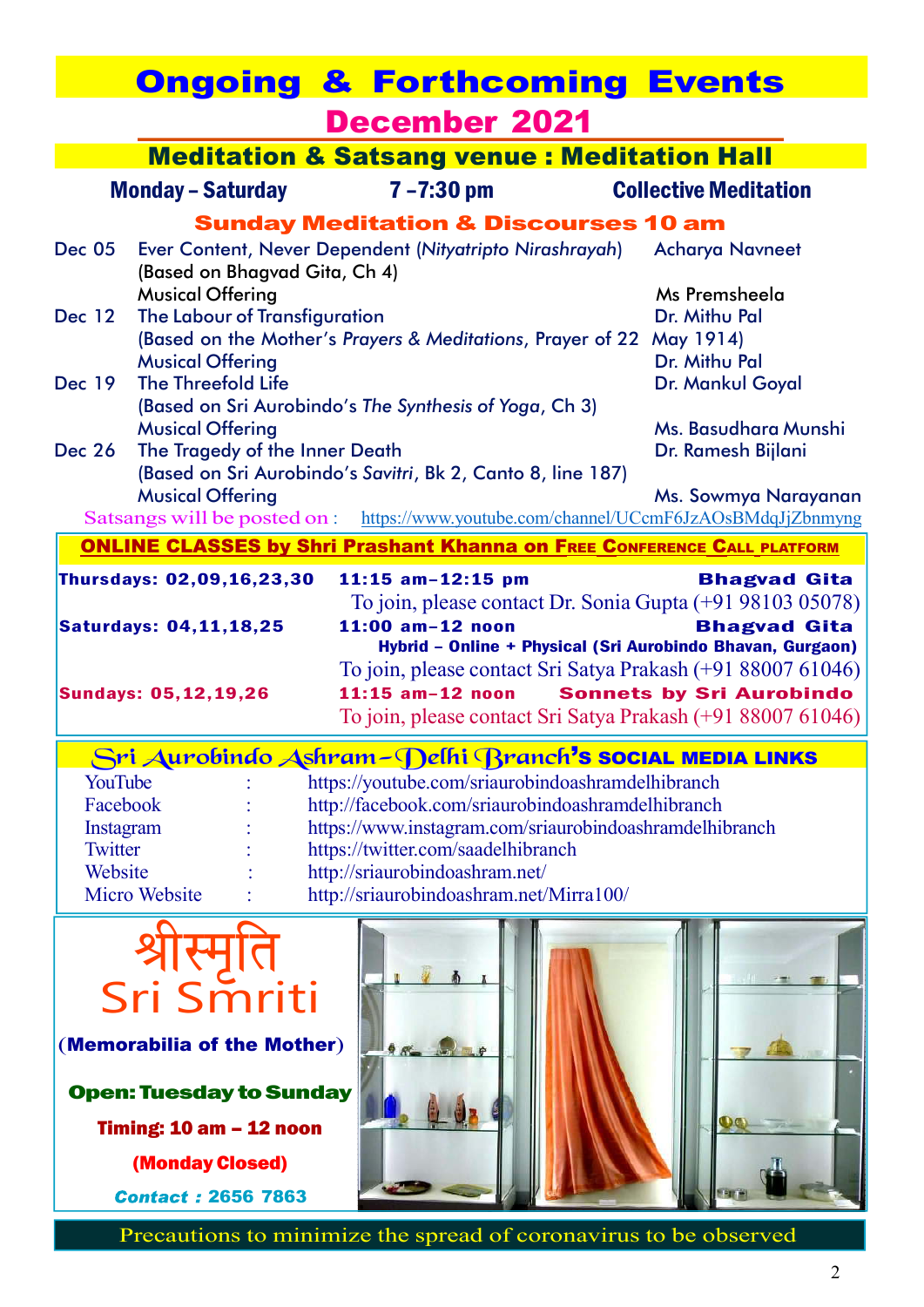Ashram Library (Knowledge) Tuesday to Sunday Timings : 10:00 A.M. - 4:30 P.M.<br>Contact : 011 2656 7863 (Monday closed) Contact : 011 2656 7863

## The Mother's Integral Health Centre Activities

Phone 88005 52685, <tmihc2000@gmail.com>

#### Speciality Clinics by Appointment

| Tue/Thu/Sat      | $10$ am- $12$ noon | <b>Allopathy</b>             |
|------------------|--------------------|------------------------------|
| <b>Saturday</b>  | 11 am $-1$ pm      | <b>Ayurveda Consultation</b> |
| <b>Mon-Sat</b>   | $10$ am-4 pm       | <b>Ayurveda Treatments</b>   |
| <b>Tuesday</b>   | 10 am-12 noon      | <b>Counselling</b>           |
| <b>Thursday</b>  | 11 am-12 noon      | <b>Eye specialist</b>        |
| Mon/Wed/Fri      | 11 am $-1$ pm      | <b>Homeopathy</b>            |
| Mon-Sat (6 days) | 10:30 am-12:30 pm  | <b>Physiotherapy</b>         |

### FREE Virtual Medical Consultation with Dr. Tarun Baveja ON LIFESTYLE, PHYSICAL OR PSYCHOLOGICAL ISSUES

Dr. Baveja, a general physician with over 30 years experience. has been working for The Mother's International School since 1996. For appointment, pl. contact : 88005 52685; <tmihc2000@gmail.com>

## 6th Online Vision Improvement Course

December 11 & 12 [2nd Saturday–Sunday], 2021

Contact Info : 88005 52685; <tmihc2000@gmail.com>

#### Round-the-Year classes on the Physical Practices of Yoga

Mon/Wed/Fri 11 am–12 noon Ms. Vidya Mundhra Mon/Wed/Fri 5:30–6:30 pm Ms. Deepa Bisht

#### Ongoing activities venue: ONLY on SKYPE (ID: tmihc2000)

| <b>Monday</b>   | 4:00-4:45 pm     | <b>Vivekachoodamani</b>     | <b>Discourse</b> | <b>Dr. Tarun Baveja</b> |
|-----------------|------------------|-----------------------------|------------------|-------------------------|
| Tue/Thu         | $4:00 - 4:45$ pm | Aparoksanubhuti             | <b>Discourse</b> | <b>Dr. Tarun Baveja</b> |
| Wed/Fri         | 4:00-4:45 pm     | Tattva-Bodh                 | <b>Discourse</b> | <b>Dr. Tarun Baveja</b> |
| <b>Saturday</b> | $4:00 - 4:45$ pm | <b>Bhagvad Gita Sadhana</b> | <b>Discourse</b> | <b>Dr. Tarun Baveja</b> |
| <b>Sunday</b>   | $4:00 - 4:45$ pm | <b>Satsang</b>              | <b>Discourse</b> | <b>Dr. Tarun Baveja</b> |
|                 |                  |                             |                  |                         |

Contact: 011-2685 8563; Ms. Swati Kohli <swatikohli3@gmail.com>

## Matri Kala Mandir (MKM) CLASSES

Corona Virus (COVID-19) outbreak has forced all Matri Kala Mandir classes in abeyance. Please make a status-check on the Ashram website, www.sriaurobindoashram.net.

Important Notice

Precautions to minimize the spread of coronavirus to be observed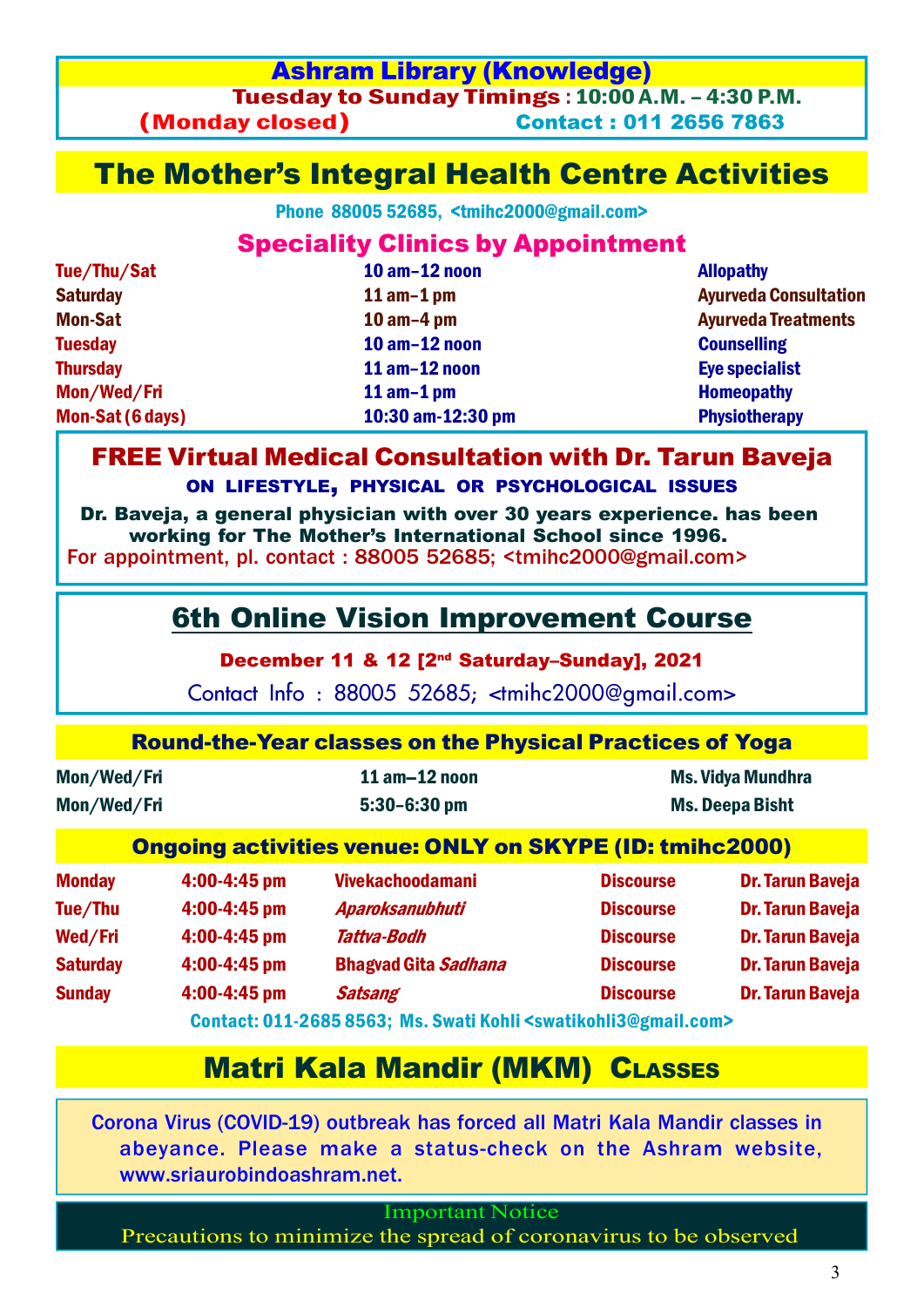## Important Days in the Ashram

5 December Anniversary of Sri Aurobindo's *Mahasamadhi* Day



Sri Aurobindo left his body on 5 December 1950



5 December 1957 Sri Aurobindo's Sacred Relics enshrined in Sri Aurobindo Ashram-Delhi Branch

### 9 December Anniversary of Sri Aurobindo's Samadhi Day



Samadhi at Pondicherry Ashram

To Thee who hast been the material envelop of our Master, to Thee our infinite gratitude. Before Thee who hast done so much for us, who hast worked, struggled, suffered, hoped, endured so much, before Thee who hast willed all, attempted all, prepared, achieved all for us, before Thee we bow down and implore that we may never

forget, even for a moment, all we owe to Thee. – The Mother

25 December **Descent of Light** 

#### **31 December Welcome New Year 2022**

Program details will be available on <www.sriaurobindoashram.net>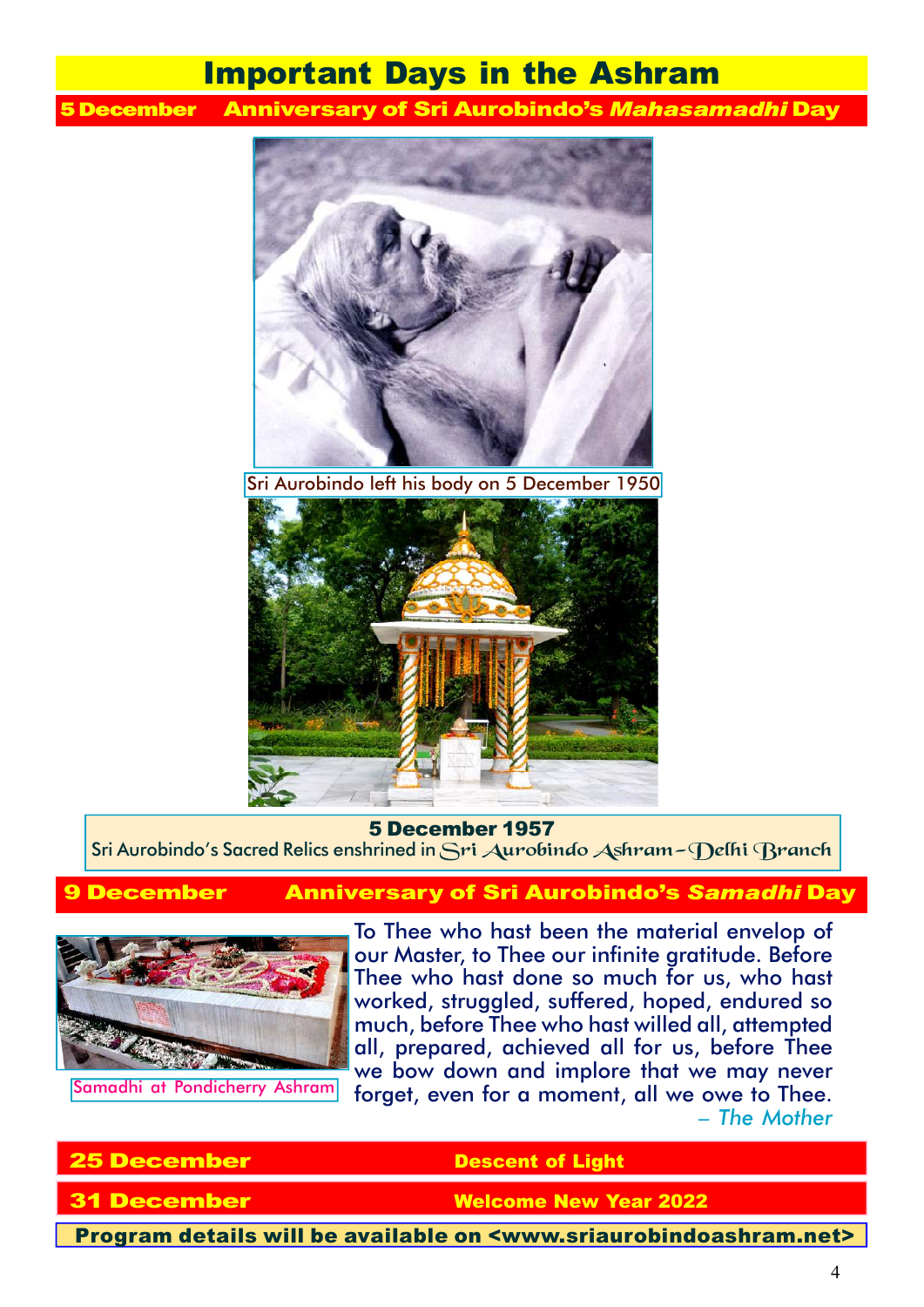## The Philosophy of the Upanishads Maya : the Energy of the Absolute (1)

Maya then is the fundamental fact in the Universe, her dualistic system of balanced pairs of opposites is a necessity of intellectual conception; but the possibility of her existence as an inherent energy in the Absolute, outside phenomena, has yet to be established. So long as Science is incomplete and Yoga a secret discipline for the few, the insistent questions of the metaphysician can never be ignored, nor his method grow obsolete. The confident and even arrogant attempt of experimental Science to monopolise the kingdom of Mind, to the exclusion of the metaphysical and all other methods, was a rash and premature aggression, rash because premature; successful at first its victorious usurping onrush is beginning to stagger and fail, even to lose hold on positions once thought to be permanently secured. The slow resurgence of metaphysics has already begun. Certainly, no metaphysic can be admissible which does not take count of the standards and undoubted results of Science; but until experimental analysis has solved the whole mystery of the Universe, not by speculation through logic (a method stolen from metaphysics with which Science has no business) but by experimental proof and hypotheses checked&confirmed by experimental proof, leaving no phenomenon unaccounted for and no fact ignored,—until then metaphysics must reign where analytic experiment leaves a void. Vedanta, though it bases itself chiefly on the subjective experimental methods of Yoga and admits no metaphysical hypothesis as valid which is not in agreement with its results, is yet willing to submit its own conclusions to the tests of metaphysical logic. The Vedantic Yogin shrinks at present, because of certain moral scruples, from divulging his arcana to the crowd, but he recognises that so long as he refuses, he has no right to evade the inquisition of the metaphysical logician. Atharvan&Svetasvatara having spoken, Shankara and Ramanuja must be allowed their arena of verbal discussion.

The metaphysical question involved turns upon the nature of Avidya, Nescience, and its possibility in Parabrahman who is, after all, absolute,—Absolute Consciousness and therefore Absolute Knowledge. It is not sound to say that Parabrahman envisaging Maya, becomes capable of Avidya; for envisagement of Maya is simply a metaphorical expression for Avidya itself. Neither can the Vedantist take refuge in the theologian's evasion of reason by an appeal to lawless Omnipotence, to the Credo quia Impossibile. The Eternal is undoubtedly in His own nature free and unlimited, but, as undoubtedly, He has deliberately bound Himself in His relation to phenomena by certain fundamental principles; He has willed that certain things shall not and cannot be, and to use a human parallel He is like a King who having promulgated a certain code is as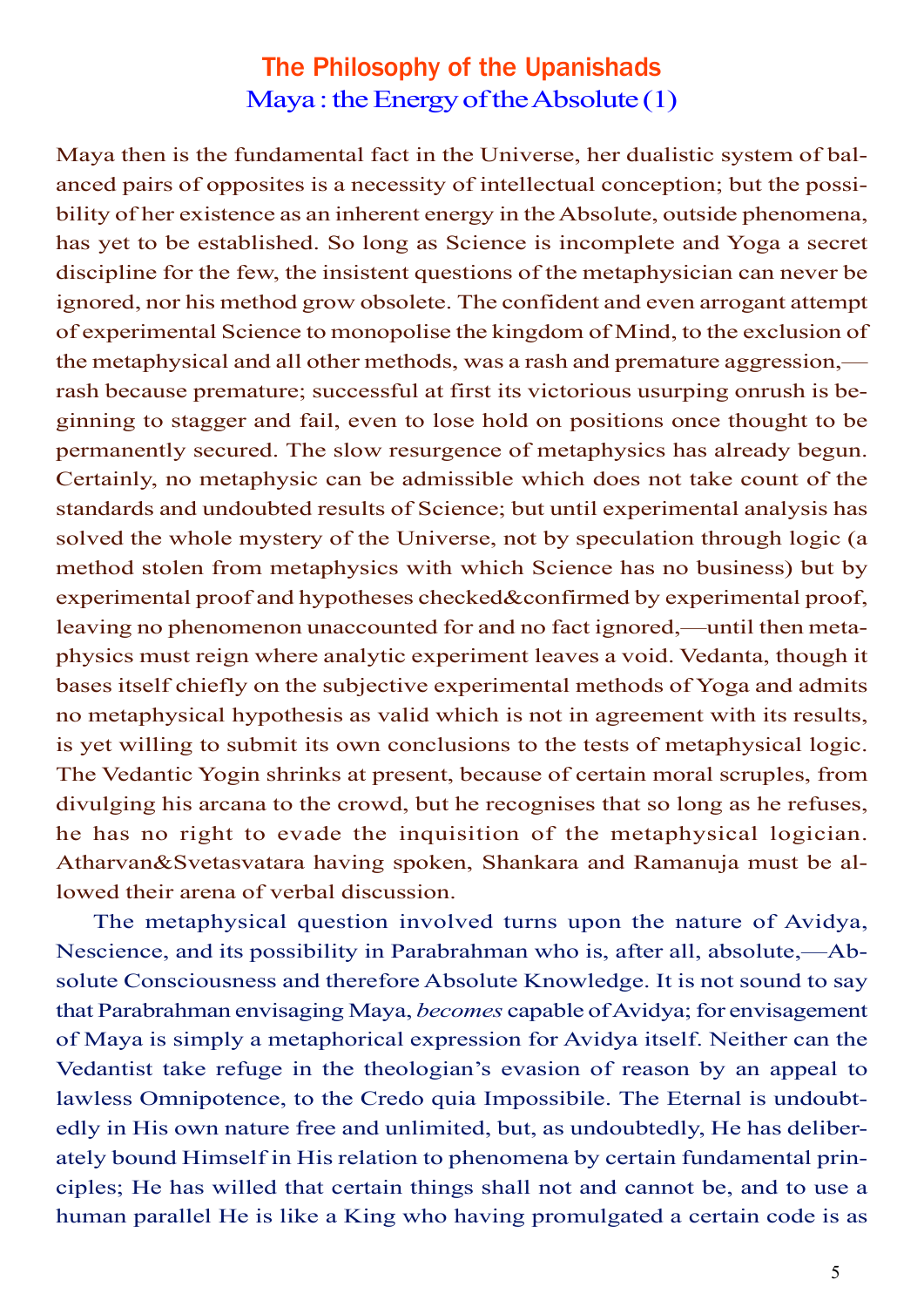much bound by his own laws as the meanest subject, or like a poet whose imaginations in themselves free, are limited by laws the moment they begin to take shape. We may say, theoretically, that God being Omnipotent can create something out of nothing, but so long as no single clear instance can be given of a something created out of nothing, the rule of ex nihilo nihil fit remains an universal and fundamental law and to suppose that God has based the Universe on a violation of a fundamental law of the Universe, is to kick Reason out of the house and slam the door against her return. Similarly, if the coexistence of Avidya with Vidya in the same field and as it were interpenetrating each other, is against the Law, it does by that very fact become impossible and the theory of Maya will then be proved an error; no appeal to Omnipotence will save it.

The objection to Avidya may be stated thus that Absolute Knowledge cannot at the same time not know, cannot imagine a thing to be real which is not real; for such imagination involves an element of self-deception, and self-deception is not possible in the Absolute. But is it really a law of consciousness—for there lies the point—that things can in no sense be at the same time real and unreal, that you cannot by any possibility imagine things to be real which at the same time you know perfectly well to be unreal? The dualist objector may contend that this impossibility is a law of consciousness. The Vedantin replies at once, Negatur, your statement is refuted by a host of examples; it is inconsistent with universal experience. The most utter and avowed unrealities can be and are firmly imagined as realities, seen as realities, sensed as realities, conceived as realities without the mind for a moment admitting that they are indeed real. The mirage of the desert we know after a time to be unreal, but even then we see  $\&$ firmly image it as a reality, admire the green beauty of those trees and pant for the cool shining delight of those waters.We see dreams and dreams are unrealities, and yet some of them at least are at the same time not positive unrealities, for they image, and sometimes very exactly, events which have happened, are happening or will happen in the future. We see the juggler throw a rope in the air, climb up it, kill the boy who has preceded him and throw down his bleeding limbs piecemeal on the earth; every detail and circumstance of the unreal event corresponding to the event as it would have been, were it real; we do not imagine it to be unreal while it lasts, and we cannot so imagine it; for the visualisation is too clear & consistent, the feelings it awakes in us are too vivid, and yet all the time we perfectly well know that no such thing is happening. Instances of this sort are not easily numbered.

– Sri Aurobindo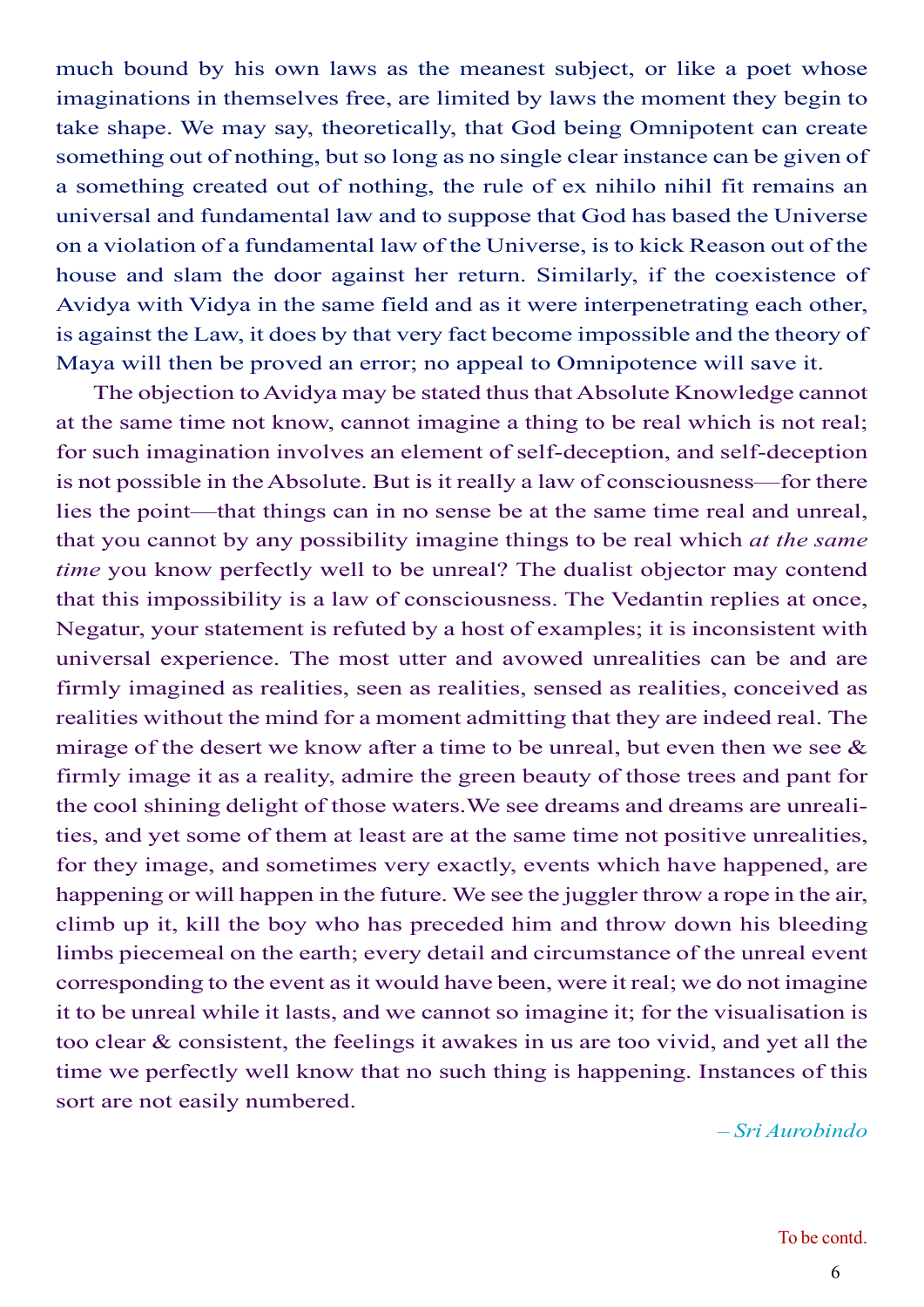## Activities during October 16 – November 15, 2021

DIPAWALI CELEBRATIONS, 4 NOVEMBER 2021 : Dipawali, the festival of light, in the Ashram is always celebrated without crackers. The spirit of the festival, however, prevailed with decorations and illuminations throughout the campus. In the



forenoon most of the Ashram youngsters played games and the rest were busy preparing items for lunch, as it was a day off for the kitchen staff. Lunch was served outdoors in the field under the fairly bright sun-rays and was a welcome occurrence in the cool of November. At dusk, the Ashram community kindled lamps of aspiration at Sri Aurobindo's Shrine as well as over the campus. In the evening, Premsheela, Linthoi and Sumitra offered a musical offering in the Meditation Hall along with reading of the passage on Mahakali from Sri Aurobindo's booklet, The Mother by Tara Didi.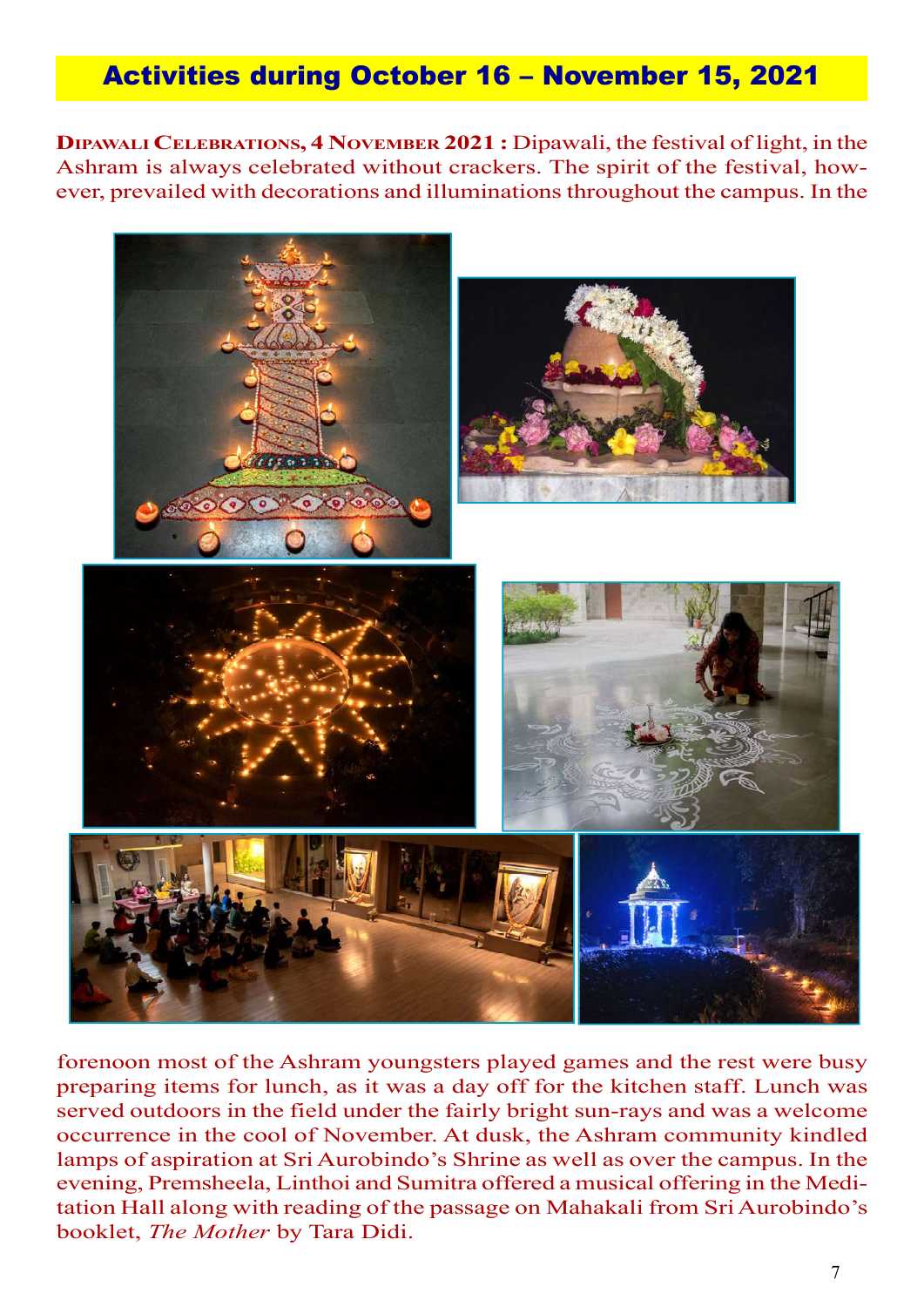#### NEW YOUTUBE POSTINGS : 16 October to 15 November, 2021

Mere Man ke Andh Tamas Mein || Devi Karunamayee He Ati Manas Param Pita || Anisha Ray Flute & Hawaiin Guitar duet सुनी री मैंने निर्बल के बल राम – भजन (सुरदास)।। डा० मिट्र पाल The Outer Usefulness by Mithu Pal (Talk based on the Mother's Prayer of 15 & 16 May 1914) Mahalakshmi ।। महालक्ष्मी ।। डा० मिट्र पाल Mahakali II महाकाली II डा० मिटू पाल Mahasaraswati ।। महासरस्वती ।। डा० मिठू पाल Maheshwari II महेश्वरी II डा० मिट्र पाल Abhee Chalta Hoon || Devi Karunamayee मानव व्यक्तित्व के विविध भागों की शिक्षा (प्राण की) ।। डा० प्रभजोत कूलकर्णी Savitri by Sri Aurobindo : Book I Canto V Section III Kachu Lena na Dena || Devi Karunamayee डगर चलत रार करत (अवध संगीत)।। डा० मिठू पाल The Blue Bird || Poem by Sri Aurobindo Mantra Maala to Mother & Sri Aurobindo || Devi Karunamayee मैं तो गिरधर आगे नाचूंगी - भजन (मीराबाई)।। डा**०** मिट्र पाल श्रीअरविंद का रचना कम (भारत का पुनर्जागरण)।। डा० सुरेश चन्द्र त्यागी Savitri by Sri Aurobindo : Book I Canto V Section IV What Makes Us Learn || Santosh Naidu Man Mast Hua Tab Kyoon Bole || Devi Karunamayee श्याम रंग रंगा रे (कीर्तन) ।। डा० मिट्र पाल

#### **Title** Link

https://www.youtube.com/watch?v=l1CJglAl18w https://www.youtube.com/watch?v=uSgqCF2VLwM https://www.youtube.com/watch?v=Zlc9PViNOdc https://www.youtube.com/watch?v=ceSTeLQhF9w https://www.youtube.com/watch?v=IBdRr4gh\_dQ

https://www.youtube.com/watch?v=isbAgf\_fXSQ https://www.youtube.com/watch?v=qsGQIysmsS0 https://www.youtube.com/watch?v=jRuG-G3LJYk https://www.youtube.com/watch?v=mH46FoquAhQ https://www.youtube.com/watch?v=x-eiF4Rx7LU https://www.youtube.com/watch?v=Zg3vZGmPjZs https://www.youtube.com/watch?v=xVyiRoz7bjQ https://www.youtube.com/watch?v=9BI1Ac6LETs https://www.youtube.com/watch?v=MAEQIGb7udE https://www.youtube.com/watch?v=-NJN934RAdI https://www.youtube.com/watch?v=YvPS-g4HHs4 https://www.youtube.com/watch?v=4Rjn2VzK\_QI https://www.youtube.com/watch?v=d65gXdqBJ-8 https://www.youtube.com/watch?v=gnvGnpt5geU https://www.youtube.com/watch?v=J9L0v\_8CyGg https://www.youtube.com/watch?v=SlPD\_HnfZDI https://www.youtube.com/watch?v=VJR6iYoY\_\_M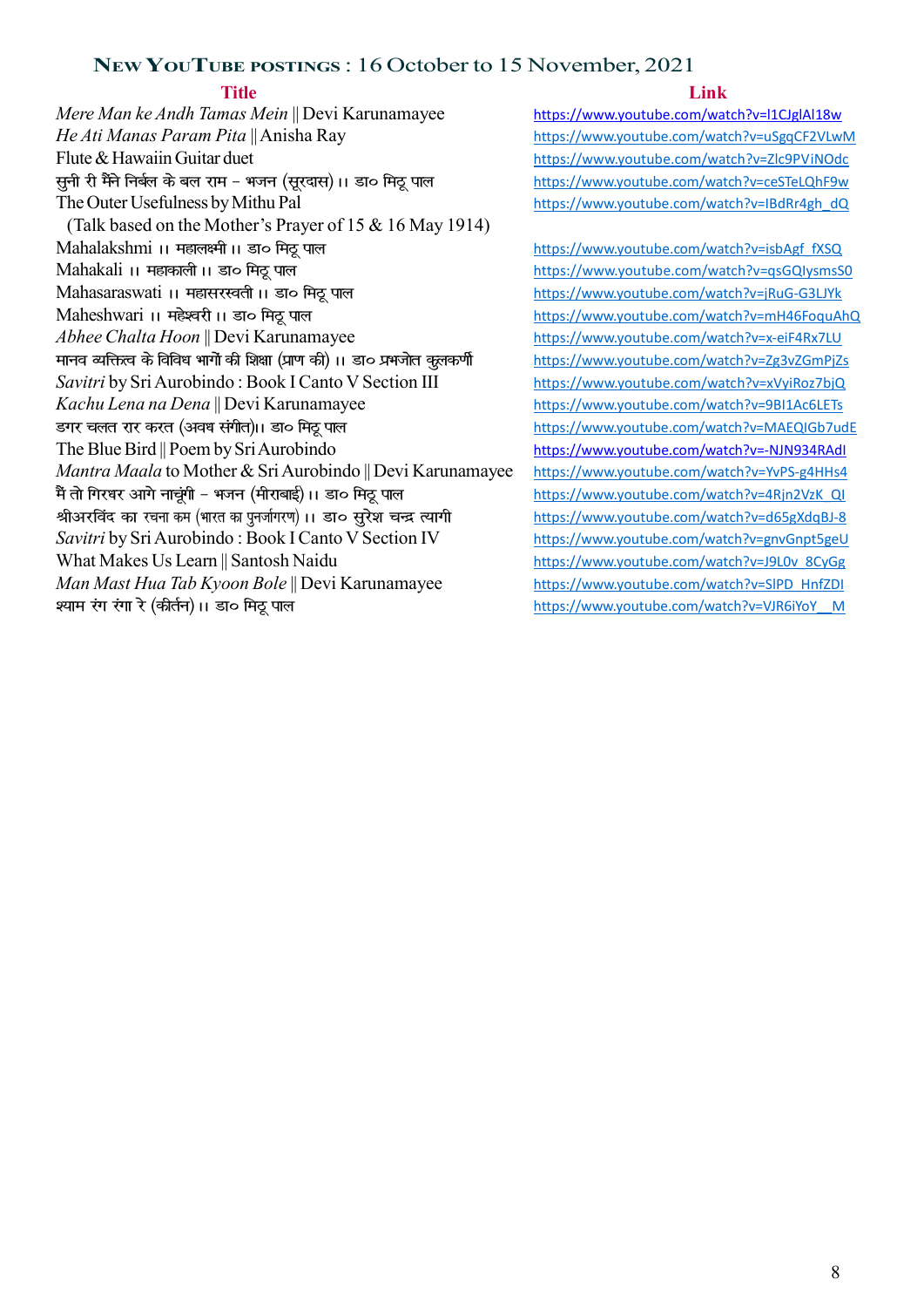### SRI AUROBINDO AND INDIA'S INDEPENDENCE

#### THE TIMES ON CONGRESS REFORMS

The pronouncement of the *Times* [The Times, London] on the proposal of the Congress for a further reform and expansion of the Indian Councils is significant for the thoroughness with which the futility and impossibility of the entire Congress ideal is exposed by the writer. Mr. Gokhale took great pains last year in his address as President of the Congress to point out, in detail, how the present Council of the Indian Viceroy might be remodelled, without disturbing the present position of the Government. His idea is that the elected members of the Viceregal Council may well be increased from five to twelve, of whom two shall be elected by the Chamber of Commerce and the representative of some important industry, and ten by the different Provinces. The two representatives of commerce and industry will, Mr. Gokhale opined, be Europeans, as there shall be 10 Indian members elected to the Council, out of 25, the total strength of that body; and even if they voted together they would be in a permanent and absolute minority; and the only effect of any vote they might give against the Government would be a moral effect. This is Mr. Gokhale's position and programme; and neither the Times nor, we are afraid, anybody else outside the ranks of those who hold that everything that is unreal and moderate is the product of sound statesmanship, clearly sees what the gain either to the people or to the Government will be from the acceptance of this wise and cautious counsel. The ten Indian members will form HM's permanent Opposition in India: that is all; but a permanent Opposition has all the evils of irresponsible criticism without the advantages of a real Opposition which can some day hope to be the Government, and whom this possibility always makes sober and responsible. "The policy proposed by the Congress," says the Times, "is a policy for bringing the Government into disrepute without the safeguards which all popular constitutions provide; it is a policy for generating steam without the precaution of supplying safety-valves;" and the justice of this criticism cannot be honestly denied.

If Mr. Gokhale's programme does not guarantee any benefit to the Government, neither is it likely to confer any benefit on the people except, of course, on a handful of men who shall enjoy the luxury of being Hon'bles and get enlarged opportunities of recommending their friends, relatives and proteges for office under the Government. The people will take little interest in these Councilelections, because they will soon find out — as they have already done in Bengal — that the elected members cannot carry any popular measure successfully through the Council or oppose effectively even the most mischievous ones. Mr. Gokhale is not only anxious to keep the elected members perpetually in the minority, but though he wants them to be vested with the right of moving amendments on the Budget, the Viceroy must have the right of vetoing them even if they are carried. The fact is, there is absolutely no seriousness about the whole thing. It is all to be a mere child's play. Or, Mr. Gokhale thinks, perhaps, that by gradually securing these so-called rights, he will ultimately get real constitutional rights and privileges from his British masters, but he forgets that these masters have never in the past done anything that has directly affected their interests and status as a sovereign power, nor will they do any such thing in the future, unless, of course, they are compelled to do it, by apprehensions of some great loss or danger. As for the idea that this so-called reform in the Legislative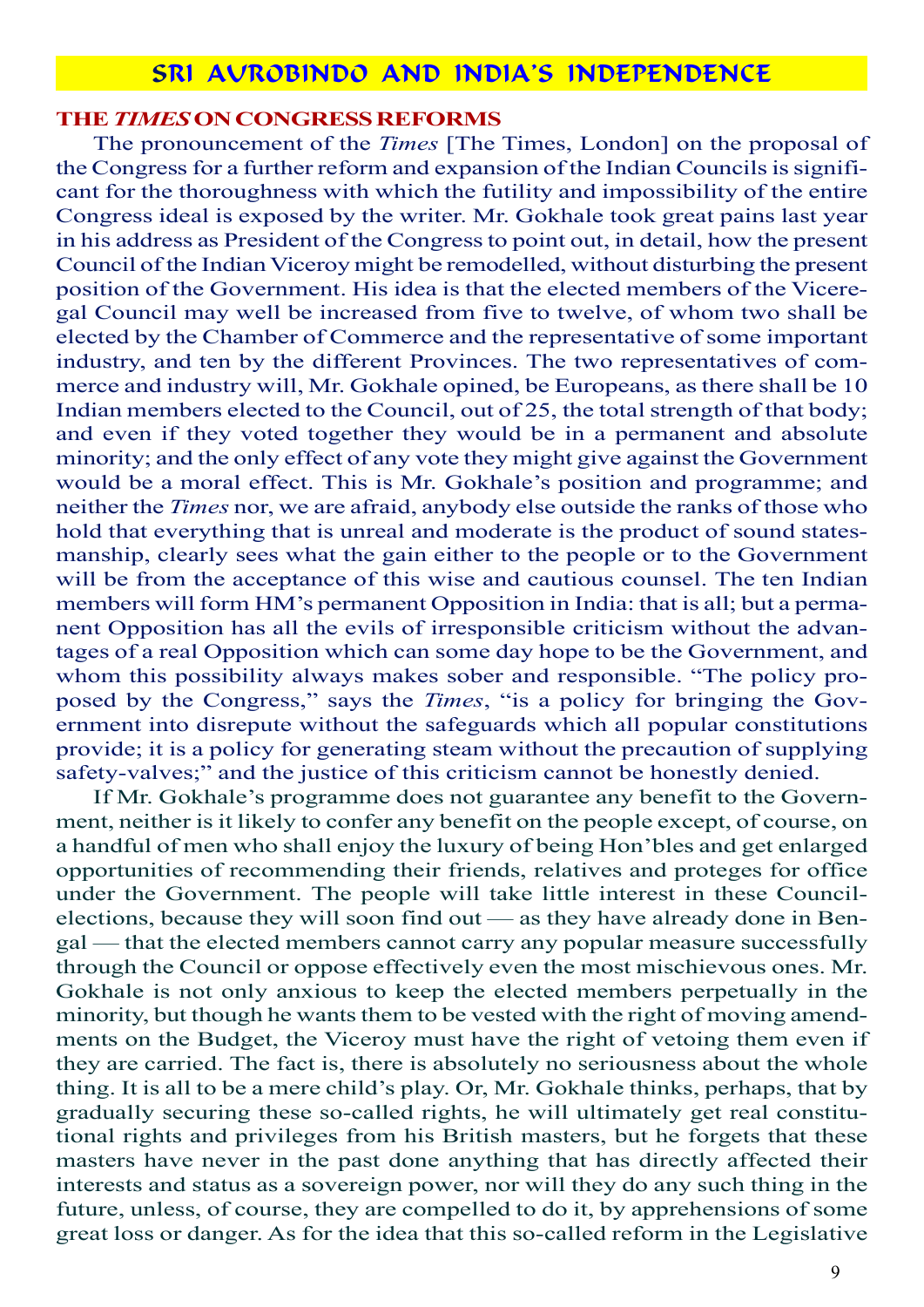Council will, in any way, make for popular freedom by educating the people, that also is evidently without any reasonable justification for its success; for, as the Times very justly points out, Mr. Gokhale's programme has no room for any real political education for the people. To quote it in full: —

"Nor is the policy one which offers any substantial advantage to the people of India; it gives them increased opportunities of criticism but no increase of responsibility; it does nothing to give the people that education in politics which is essential if... they are now for the first time to have some share in the management of their own affairs. By the scheme under consideration the leaders of Indian opinion would not acquire that sense of responsibility which necessarily comes to men who expect that they will shortly be in power themselves; they are to have opportunities for finding fault with the Government but they will never have to make their words good; they can with a light heart demand a reduction of taxation or denounce the Government for not putting a stop to famines, because they know that they can never themselves be called upon to prove that these reforms are practicable. It is the prospect of office which sobers and restrains a European Opposition! Is it wise to assume that Indian politicians will be moderate and without this restraint?"

And the justice of this criticism who will deny? Mr. Gokhale's programme if accepted by Government, can have only one effect on the growth of public opinion and political life in India: it will prove the utter futility of any halfmeasures like these to secure real and substantial rights for the people. Such an education through failure, was needed twenty-five years ago, when people still had faith in British shibboleths or had confidence in British character and British policy; it is absolutely needless and involves sheer waste of time and energy that have much greater calls on them for more substantial and urgent work now, today when the people have already commenced to realise that their future must be shaped by themselves, without any help from their British masters, and indeed in spite of the most violent opposition that will, naturally, be offered by them. Mr. Gokhale's creed and his policy are anachronisms in the India of 1906; the one stands absolutely discredited with the people, the other is declared unwise and impracticable by the Government. The Congress must give these up, or continue as an effete anachronism in the country, or possibly turn by the logic of this creed and this policy, into a loyalist opposition to all true and forceful popular movement and propaganda in India. Can we afford to allow an institution that we have all served so faithfully all these years, and that may at once become an organised institution of popular deliberation and effective public life, to grow effete and useless? Much less can we afford to place it in the hands of the enemies of popular freedom. That is the question before the country now. The coming Congress in Calcutta will perhaps decide this question. Friends of popular freedom should understand this and gather their forces accordingly for saving the Congress from both these calamities. Bande Mataram 8-9-1906 – Sri Aurobindo

#### THE OLD POLICY AND THE NEW

Babu Bhupendranath Bose has issued a manifesto of his views in the Bengalee, in which he explains his letter to the Secretary of the People's Association at

\*\*\*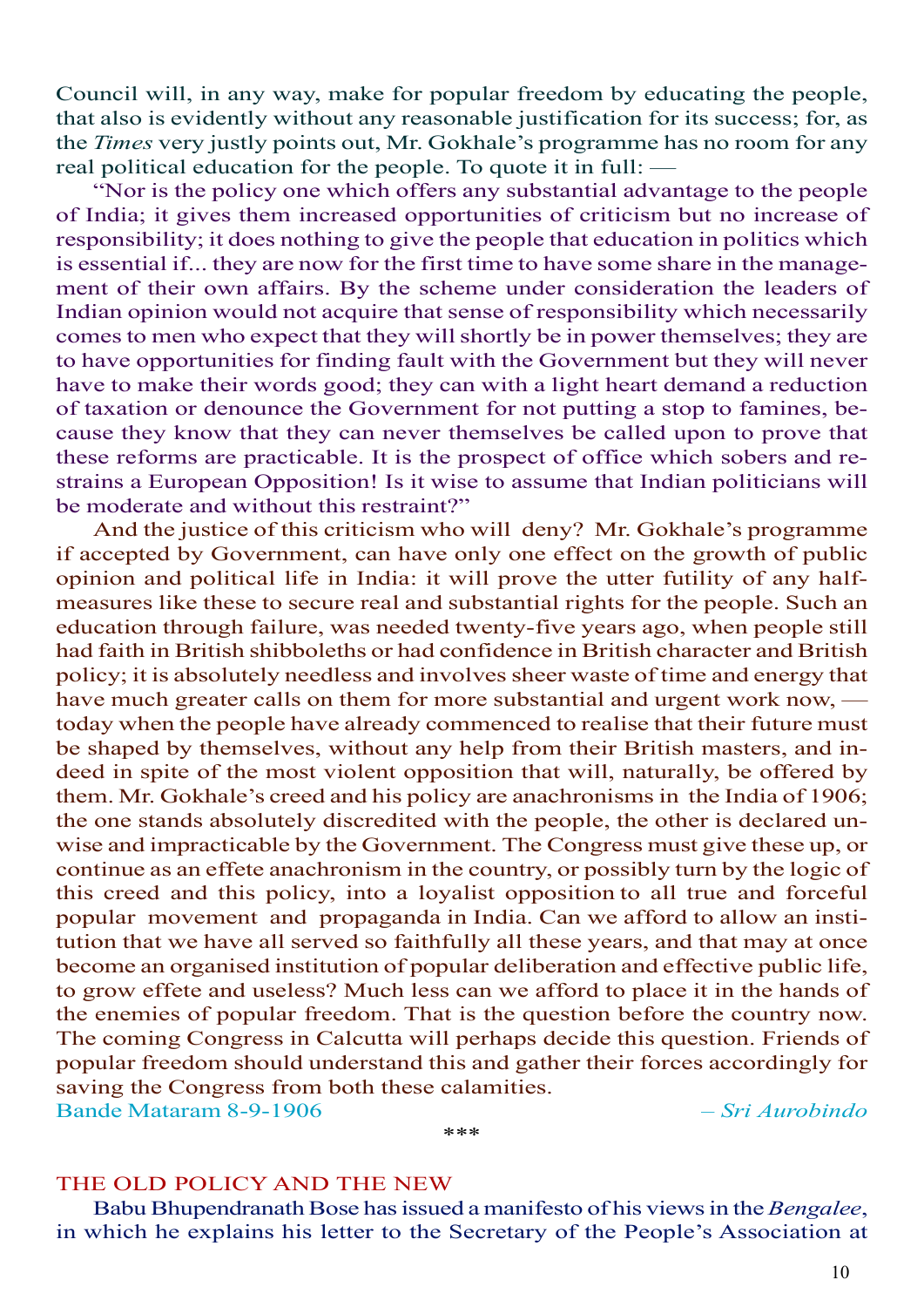Comilla. That document, it seems, was a private letter, although it was obviously intended to produce a public effect, viz. to prevent the nomination of Mr. Tilak and to counteract the effect of Babu Bipin Chandra Pal's meeting and speeches in Comilla. However, we have now an authoritative statement of Babu Bhupendranath's "policy", and no further misunderstanding is possible. This policy is precisely what we expected; it might have been penned in the pre-Partition and pre-Swadeshi days and amounts simply to the old Congress programme. We are to solicit Government help and favours as before, to oppose its measures when they are bad, and, when they are very bad, to support this opposition "with the vital energy of the entire nation". But we are not to attempt to stand apart from the Government; we are not fit (because we have castes!) to stand among the self-governing countries of the world. We must therefore accept our subjection and wait for the golden days when we are thoroughly Europeanised, before we make any attempt to assert our national existence. At the same time, we may work out our own salvation in industrial matters, by such enterprises as the Banga Lakshmi Mill, in social matters by the abolition of caste, and even in educational matters by — but no, Babu Bhupendranath Bose has never been a friend of the National University idea. Such, when stripped of all verbiage, is the programme which Babu Bhupendranath sets before us, and since, in spite of his modest disclaimer, he has a commanding influence in determining the active policy of our leaders, his programme may be taken as the ultimate programme of his party.

We should like to know what Babu Bhupendranath precisely means by opposition to Government schemes. Except in extreme cases, so far as we understand him, he is opposed to bringing the vital energy of the nation to bear on the Government; and the only alternative policy is one of prayer and petition. It has been demonstrated repeatedly that prayer and petition have no appreciable influence on the British Government and that whatever slight influence it might have once had, has faded into nullity. It is only when the nation, finding its prayers and petitions rejected, begins to manifest its strength that the British Government inclines its ear and is graciously pleased to withdraw a circular, to dismiss a Fuller [Lt. Governor of E. Bengal] or to consider whether it can unsettle a settled fact. But Babu Bhupendranath argues that we cannot bring "the vital energies of the nation" to support opposition to any and every measure of Government. We are quite at one with him; but we cannot follow him in the strangely illogical conclusion he draws from this premise. He concludes from it that our right course is to trust to the broken weapon of remonstrance and futile petition in all but exceptional cases like the Partition. We conclude that our right course is not to waste unnecessary time over smaller matters, but to go to the root of the matter, the control over finance and legislation which is the basis of self-government and the first step towards autonomy.

The proposal of the old party is to use the great outburst of national strength which the Partition has evoked, in order to get the Partition rescinded, and then to put it back in the cupboard until again wanted. Such a policy will be absolutely suicidal. These outbursts can only come once or twice in a century; they cannot be evoked and ruled at the will of any leader, be he Surendranath Banerji or even a greater than Surendranath. Nor would such frequent outbursts benefit the country, but would rather, like frequent occasions of fever, weaken the nation and render it finally listless and strengthless. The problem for statesmanship at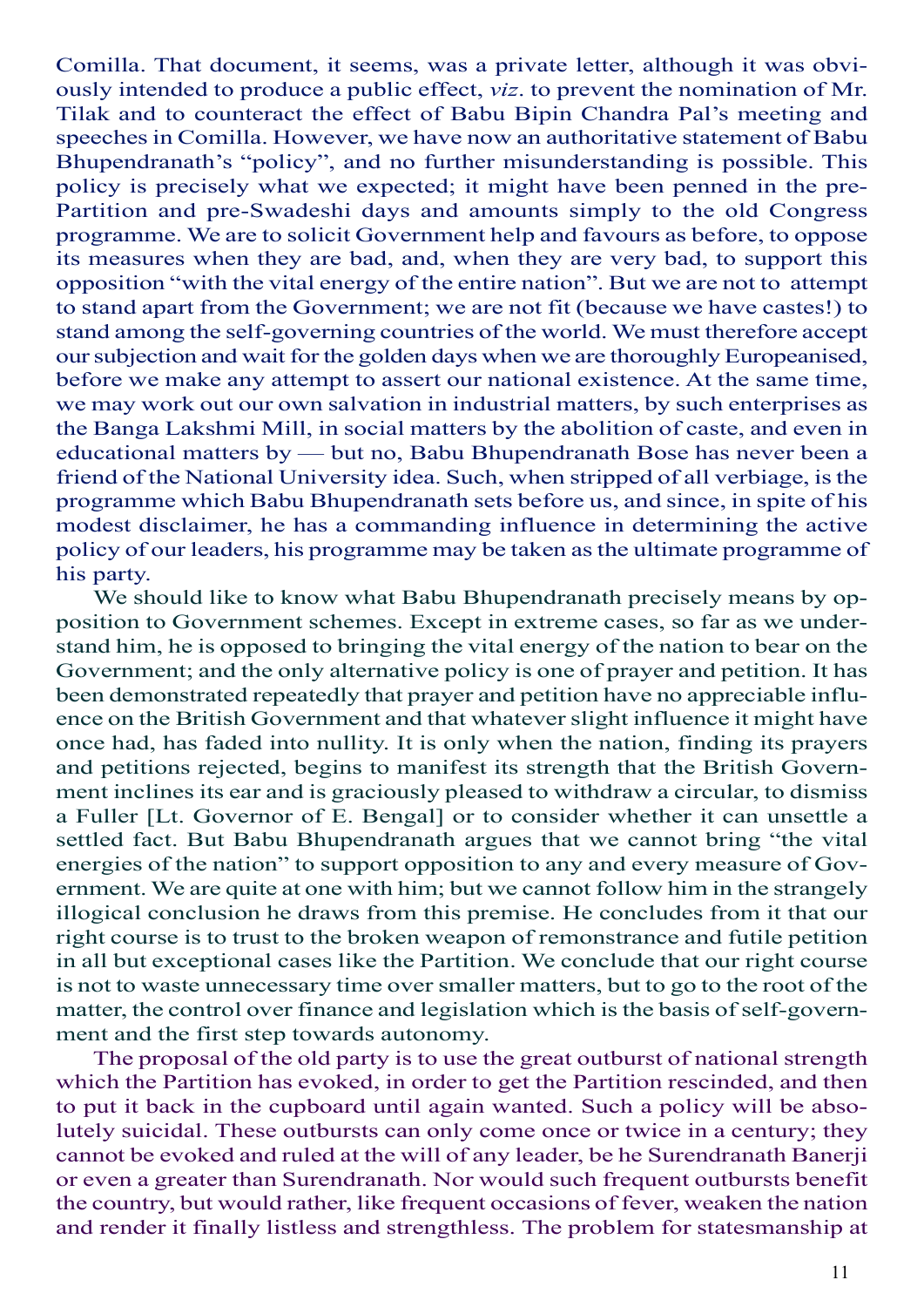this moment is to organise and utilise the energy which has been awakened for an object of the first importance to our national development. The withdrawal of the Partition by itself will not improve the position of our race with regard to its rulers nor leave it one whit better than before Lord Curzon's regime. Even if the present Government were overflowing with liberal kindness, it cannot last for ever, and there is nothing to prevent another Imperialist Viceroy backed by an Imperialist Government from perpetrating measures as injurious to the interests and sentiments of the nation. The only genuine guarantee against this contingency is the control by the nation of its own destinies, and to secure an effective instalment of this control, should be the first aim of all our political action. No British Government will willingly concede anything in the nature of effective control. It can only be wrested from them by concentrating "the vital energies of the entire nation" into opposition to the Government and admitting of no truce until the desired end is secured. This is the kernel of the new party's policy and it differs entirely from Babu Bhupendranath's meaningless and futile programme.

Bande Mataram 12-9-1906 – Sri Aurobindo